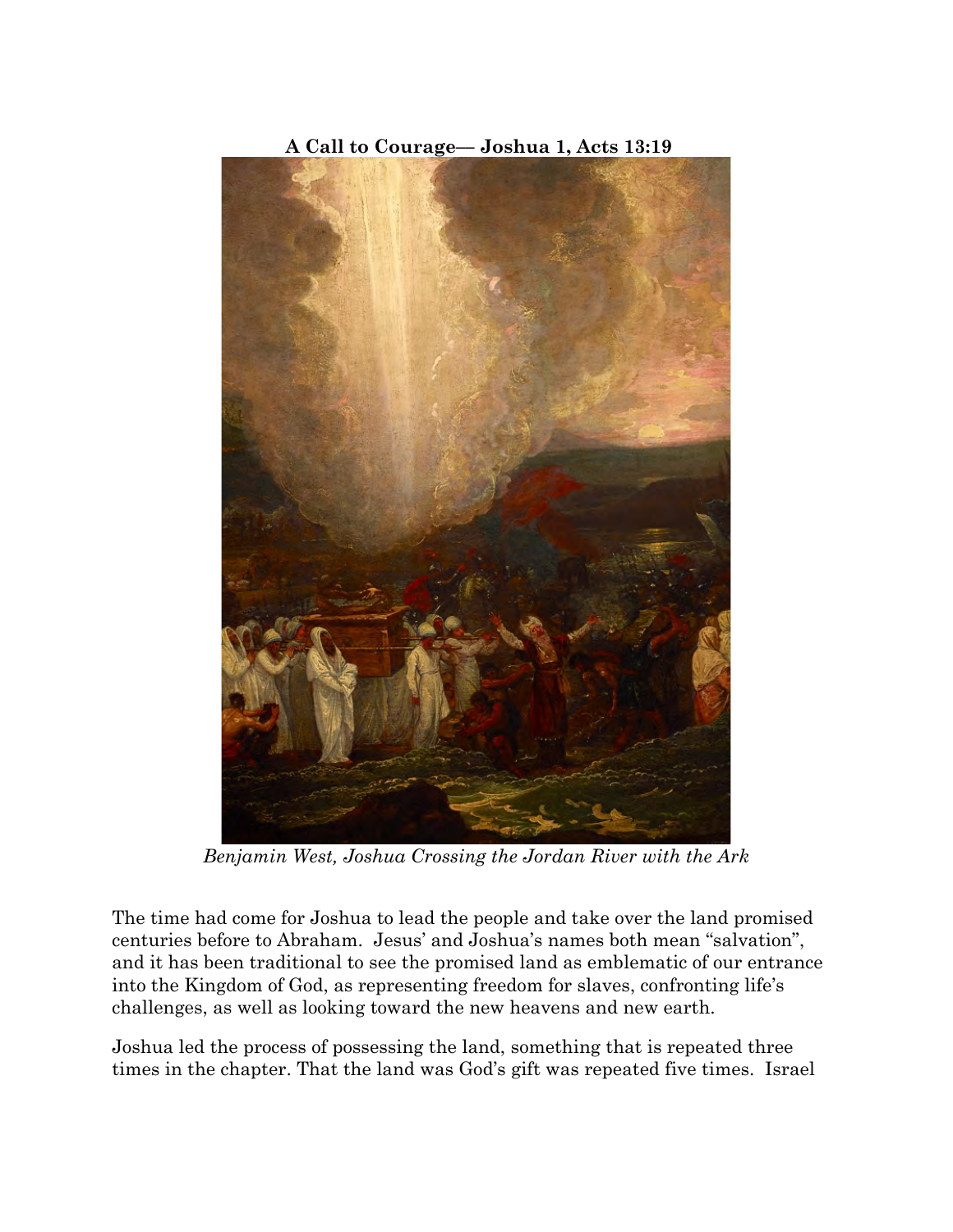served as a microcosm of God's Kingdom, preparing for Christ to come and extend it to all.

God's exhortation to be strong and courageous was repeated four times in this chapter, and three more times in the book. The theme of strength and courage to confront challenges and obstacles inspires me to toughen up when necessary. Joshua recalled how intimidating their opponents were, recalled that the ten discouraged companions had died, and recognized that of his generation, only he and Caleb were left after the forty years of wandering.

We need strength, courage, and not to let fear or discouragement take hold. We need to be able to let go of memories that would hold us back, and focus our energies on this present moment. Joshua is a model of courage in the face of an overwhelming situation, and we can emulate him in this.

# *How can I take to heart the exhortation to be strong and courageous?*



# **A Call to Holiness–– Joshua 2-5, Hebrews 4:8-11**

*Marc Chagall, Joshua armed by God*

The still insecure people of God needed a series of encouragements to prepare them to take the land, and Christ himself appeared to encourage Joshua. Each of these experiences looked both back to Moses and forward to Christ.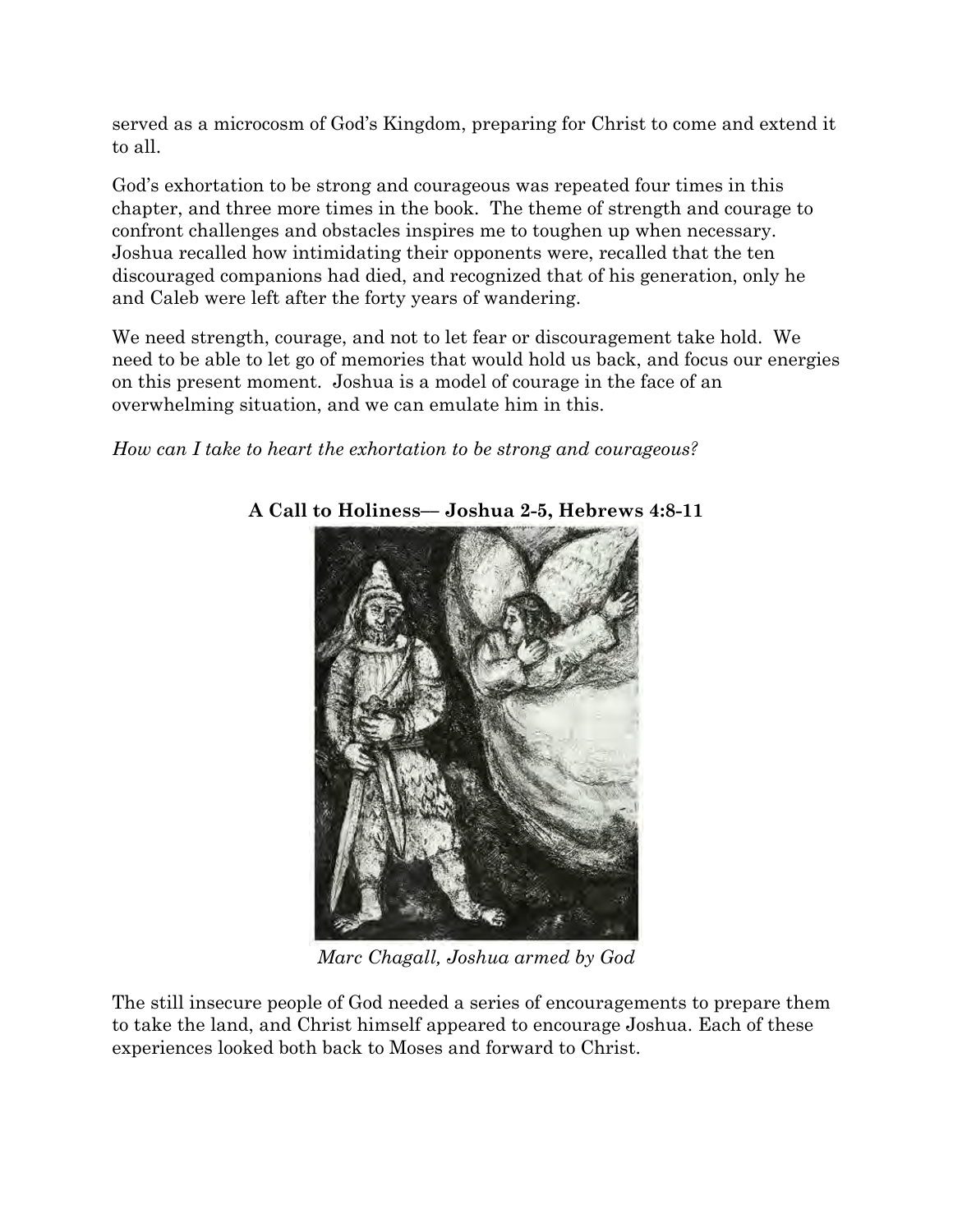The first encouragement was the report of the spies that the people were terrified of them. Rahab, who hid the spies, showed her faith that they would win as they came into the land, and she appealed for her life. Similarly, as Israel left Egypt the people were afraid, and yet some from Egypt accompanied them. In Christ he came with awe-inspiring spiritual authority and called his hearers to repentance and following him.

Second, they were reminded that the Ark of the Covenant meant that God was present with them in their journey. Much of the book of Exodus concerned the creation of the tabernacle, including the ark. In the case of Christ, his incarnation was described as tabernacling with us.

Third, they saw a miracle of waters piling up and leaving a dry river bed. Crossing the Jordan in this way looked back to crossing the Red Sea and looked forward to the baptism of Christ in that same place, all three events inaugurating a new kingdom.

Fourth, they placed twelve memorial stones in the Jordan and another twelve as an altar on the land to mark this moment, something to serve as a way of teaching their children. It was this extraordinary experience that made the people revere Joshua as their leader. This paralleled the altars of Moses and looked ahead to Christ's sacrifice.

Fifth, they recommitted to the covenant, and circumcised the uncircumcised. Moses had to circumcise his sons before he could take up leadership. As a Jewish child, Jesus submitted to this rite as well.

Sixth, they then celebrated Passover. Both of these ceremonies reminded them of God's mighty work on their behalf in the past, in Abraham and the promise of land to his descendants, and Moses' liberating them from Egypt. But the true fulfillment of Passover lay ahead in Christ's cross.

Seventh, Joshua encountered the commander of the Lord's army, and was told to take off his sandals because he was in a holy place. Moses had done this as well at his commissioning at the burning bush. This vision of Christ took place after the Passover, and symbolically parallels Christ's resurrection appearances. The new kingdom would be created with spiritual force and God himself in control.

Each of these encouragements can apply to us as well: we are on the winning side against spiritual enemies, God is with us, we have been baptized into Christ, the apostles are our foundation stones, we are made holy, we have been rescued from sin, and Christ is present to lead us. Most importantly, when we encounter Christ we are in the presence of holiness that invites awe and worship.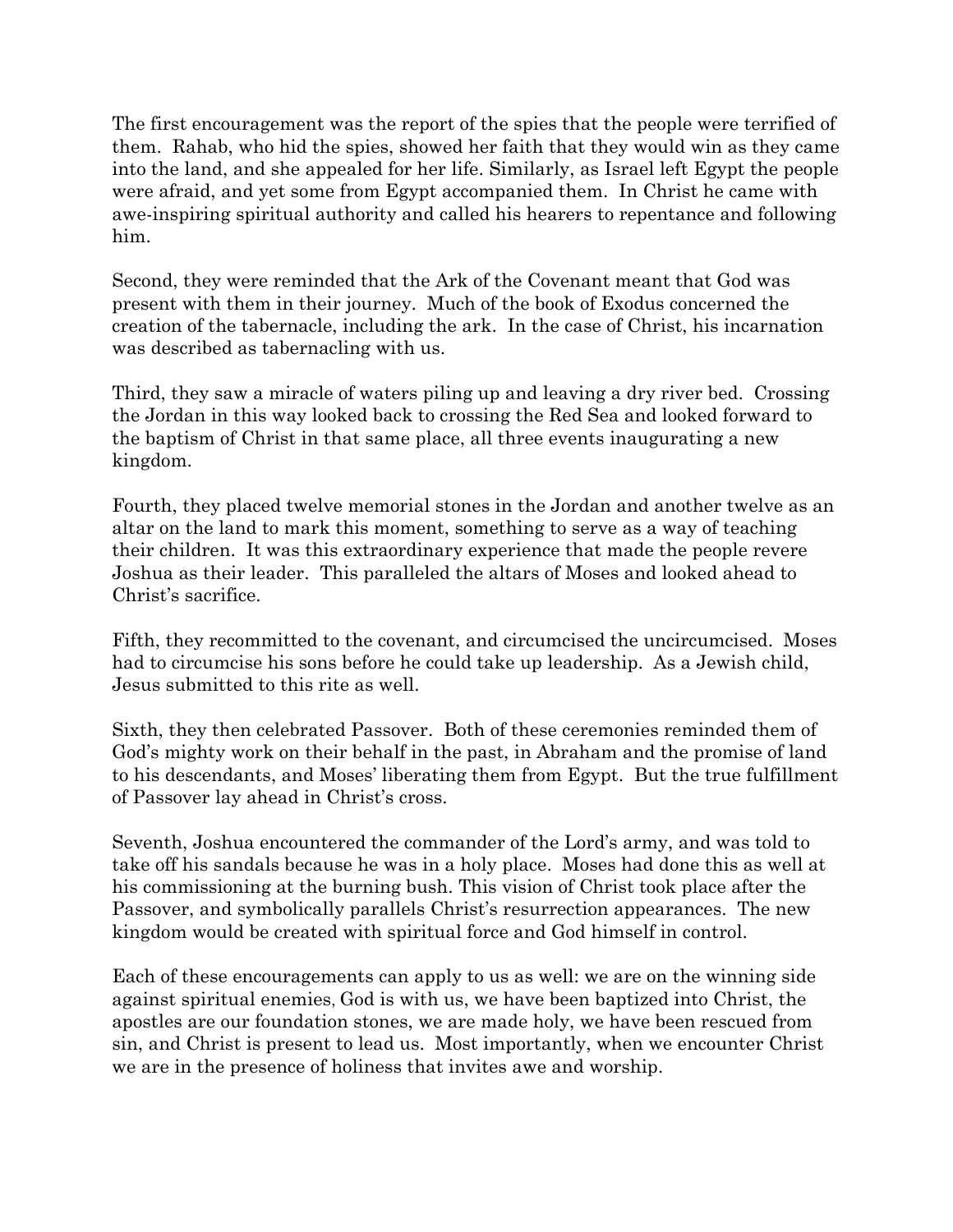*Do I celebrate God's encouraging acts when I am facing challenges? Do I know Christ as the Holy One?*



**A Call to Mercy–– Joshua 6, Hebrews 11:31**

*Marc Chagall, Rahab and the Spies of Jericho*

Rahab's scarlet thread has been seen as representing the blood of Christ. In the New Testament we are told her friendly welcome to the spies showed faith, whereas others from Jericho refused to obey God. Her reward is that she became an ancestress of Christ, redeemed from death.

Rahab's status as transformed prostitute recalls women in Jesus' ministry: the woman caught in adultery, the Samaritan, and the woman who anointed his feet. The disciples disapproved of his talking to the Samaritan, and the Pharisees were horrified Jesus would let a woman touch him. Mary Magdalene had seven demons, but became a new person and was honored as the first to speak to the risen Christ. The love he showed for marginalized women parallels the kindness and love of Salmon, the Israelite who married Rahab and integrated her into the community.

This first encounter with the Canaanite world started out far more like a demonstration than a military engagement, with Israel walking silently around the city for six days. On the seventh day the walls collapsed and they destroyed everyone, young and old, animals, and they burned the town. Only Rahab and her family were saved.

But I cannot forget the refrain: "completely destroyed". "Destroy" is repeated at least 24 times in the first half of Joshua, along with burned cities, and "men and women, young and old, cattle, sheep, donkeys—everything." Wrestling with the ethical implications is important. An excellent book that analyzes the problem of war in the Hebrew scriptures, particularly the holy wars of this book, is *Fight: A Christian Case for Non-Violence* by Preston Sprinkle.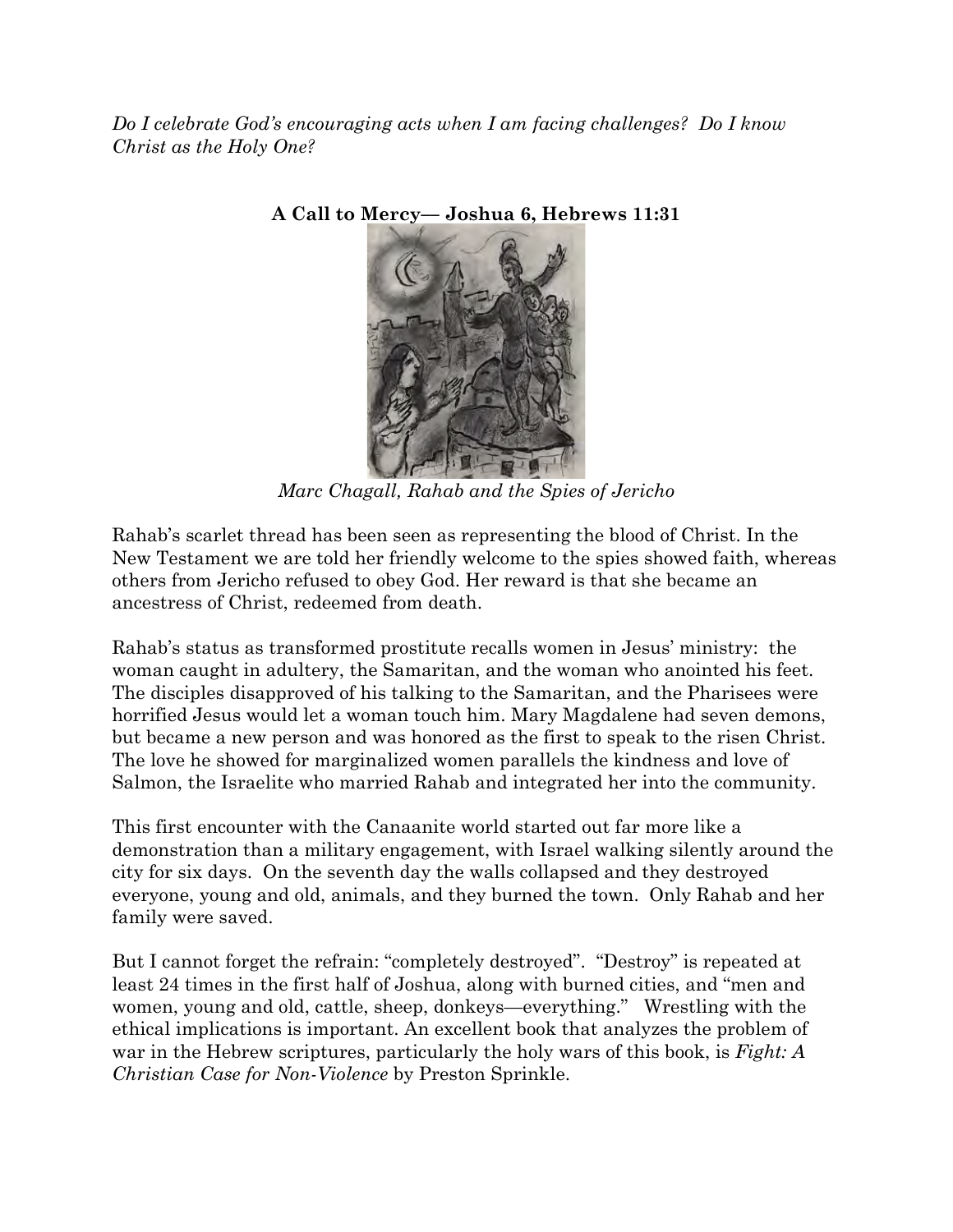Our reality is that Jesus came, accepted violence toward himself and overcame it. That drastically changed how we after him are called to overcome evil. Rahab offers a story of compassion in the midst of war. In Hebrews 11 and its stories of faith, walking around Jericho for seven days and Rahab's rescue are given as examples. Her faith saved her and their faith won victory. Our faith can do both.

*Do I show mercy to the vulnerable? Am I living in faith for salvation and victory?*



#### **A Call to Repentance–– Joshua 7-9, Colossians 2:15**

*Arcabas*

Joshua ́s triumphs foreshadow Christ's spiritual conquests. Christ's opposition came from the demonic forces he overcame as he liberated those who suffered. On a human level his opponents were Pharisees and religious leaders. He was poor, provincial and politically powerless, yet his sarcastic diatribes spoke truth to power and confronted hypocrisy, and ultimately they killed him for it.

We can use the stories of Joshua and apply them to ourselves and our spiritual conflicts:

 Command against taking things Stealing in ministry is stealing Ai was defeated and burned Second chances are possible Gibeon deceived them We should be discerning

Achan's secret greed led to death The consequence of greed is defeat Defeat led to repentance We need to repent of our defeats The old covenant was renewed God wants s relationship with us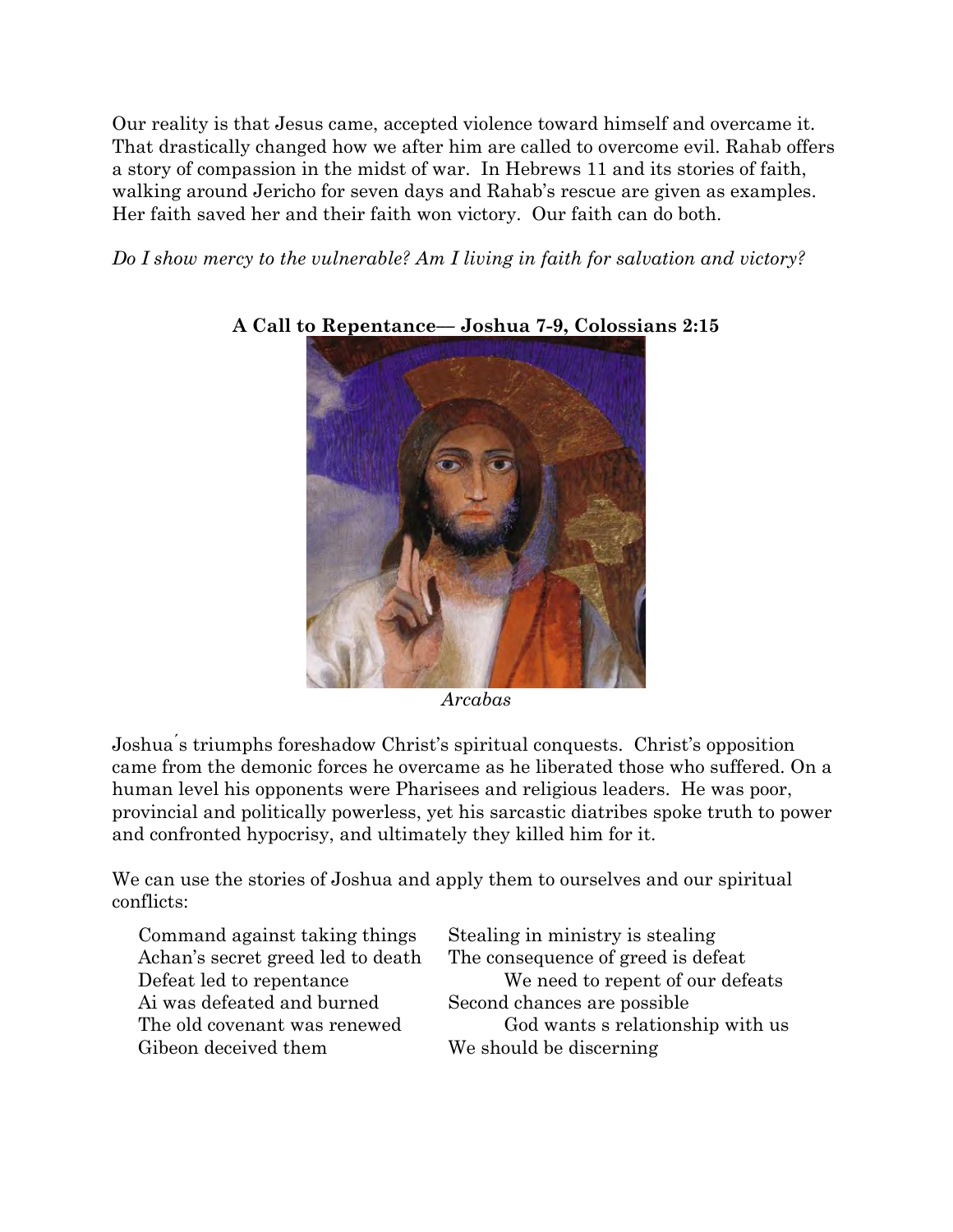Achan and his family died for his sins. For us, Christ has died in our place, and we do not die. Often we fail and we need to repent and renounce our sin before any more spiritual victories are possible. We must stay alert to deceptions and alert to greed. We must be quick to humble ourselves when we face any kind of defeat. We can ask for God's wisdom to know what is wrong. Forgiven, we can claim the promise that the humble will be exalted.

The largest change for us is that we follow Christ's way of prayer and prophetic speech, versus the literal physical battles of Joshua. While Christendom has had a history of using Joshua's methods, the people and periods we most admire followed in the way of Christ. In extending the Kingdom, we should not be afraid to call out hypocrisy, cruelty, foolishness, lies, and manipulation in our political and religious leaders. God is just as intent in correcting the errors among people who follow him as he is to overcome evil in the world. We are all on the same level playing field.

Joshua becomes a model of our victories and of Christ's victories. Handel, best known for his oratorio *Messiah,* also wrote numerous oratorios on violent scripture stories, including *Joshua.* "See the conquering hero comes" in that oratorio was later translated into English as the Easter Hymn, "Thine be the Glory, Risen, Conquering King." This fits lsince ultimately it is Jesus' victory and creation of a peaceable kingdom that gives us hope. He is the new Joshua.

## *Am I quick to humble myself when faced with any kind of defeat?*



#### *May 23* **A Call to Victory–– Joshua 10-12, I John 5:4**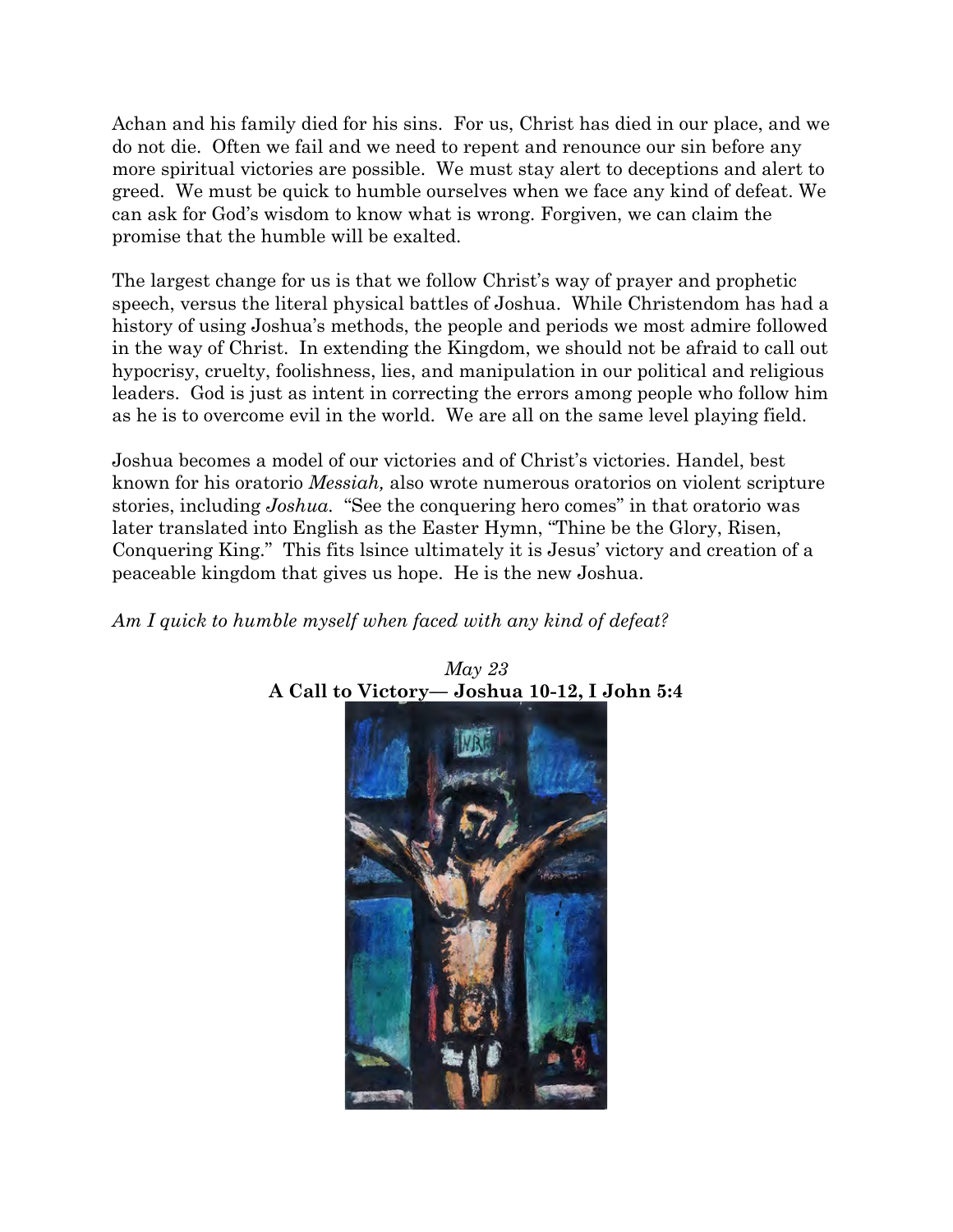## *Georges Rouault, Crucifixion*

Christ's victory over evil was won at the cross, and he gives us victory. Four times these chapters tell us that victory came from God as they won the land. It encourages us today to realize that God is still giving victory to those who trust him.

Knowing the history of war, we may imagine mighty kings and massive bombed out cities. But in reality, the 31 "kings" who were conquered were leaders of each small town and its surrounding villages. The archaeology done for this period shows that Canaanite towns had a high status ruler in an extra large house surrounded by lower status people in smaller homes. But in many cases these settlements diminish or disappear without obvious signs of warfare. They were replaced by egalitarian towns, many more people, and simpler pottery. As it says in the text, most places were not burned, but Hazor, the site of a more powerful ruler, was an exception. The archaeologists have found evidence of Hazor's burning during this period.

Repetitions of conquest abound in history. In early Christianity, peacemaking was the norm, but starting in the 4th century Christian rulers began to compel conversion by means of the sword. Not only the Crusades, but the New World conquests were seen as holy wars. Jesus' call to be inclusive, "Compel them to come in" (Luke 14:23 KJV) was used to justify conversion at the point of the sword.

Today, even Christians who accept that our nation must go to war are horrified by the notion that they would force conversions violently. But. repeatedly throughout history, Christian leaders condoned violent "evangelism." They reverted to Joshua and ignored Jesus.

But Paul's model of conquering through preaching is to be our way. He and other apostles and ordinary Christians transfigured Greek and Roman society with words and love. The irony for a Christian reading the Joshua conquest narratives is that we have to recall that when God lived among us, he suffered and became one of the conquered, not one of the conquerors. He won his victory through the surprising method of losing his life and calls us to do the same.

*Am I transforming the world around me through love and preaching rather than hostility and exercising power over others?*

## **A Call for Wholeheartedness–– Joshua 13-15, Matthew 4:25**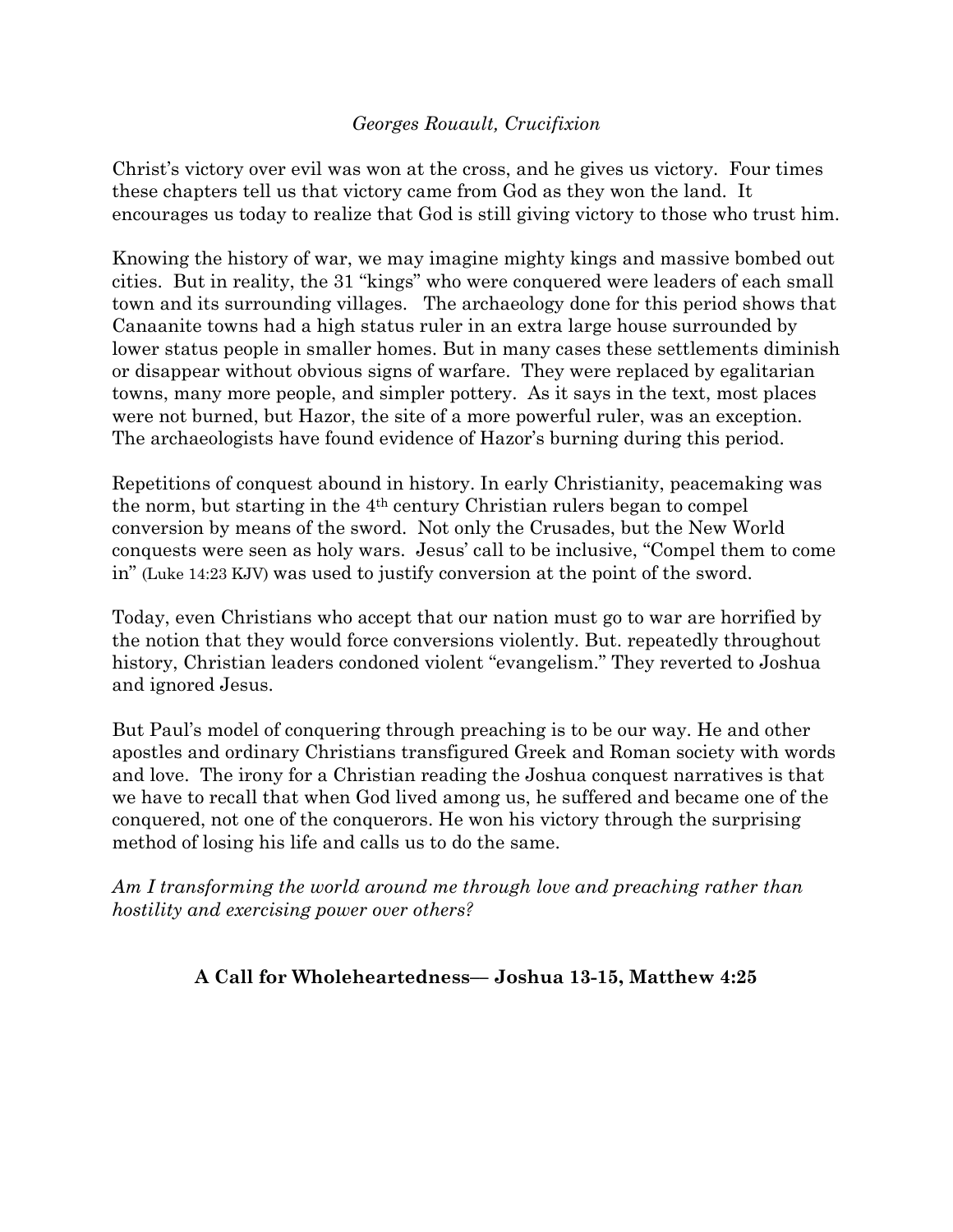

*Caroline Innis, Caleb, Achsah and Othniel*

Caleb prefigures Christ's Judean identity. Caleb, one of the twelve spies who went into Canaan, was full of enthusiasm to take possession of the land. For the next forty years in the desert he saw his friends die, all but Joshua, fulfilling the prediction that only these two adults of their generation would enter the land. The chapters begin with reference to Joshua's age and all that remains to be conquered. Caleb was 85 years old when he came to ask permission to conquer Hebron. Both he and Joshua had seen first-hand the race of giants that so frightened their fellow scouts, but Caleb asked for the opportunity to conquer these challenging people and did so.

Abraham had lived in Hebron where he received the promise of the land. He bought a cave to bury Sarah, and was buried there by his sons. Isaac, Rebekah, Jacob and Leah were also buried there. Caleb links Abraham and David, not in Christ's ancestral line, but as a claimant of the promise of the land. Christ lived and died in Judea, a descendant of Judah. Today the Tomb of the Patriarchs in Hebron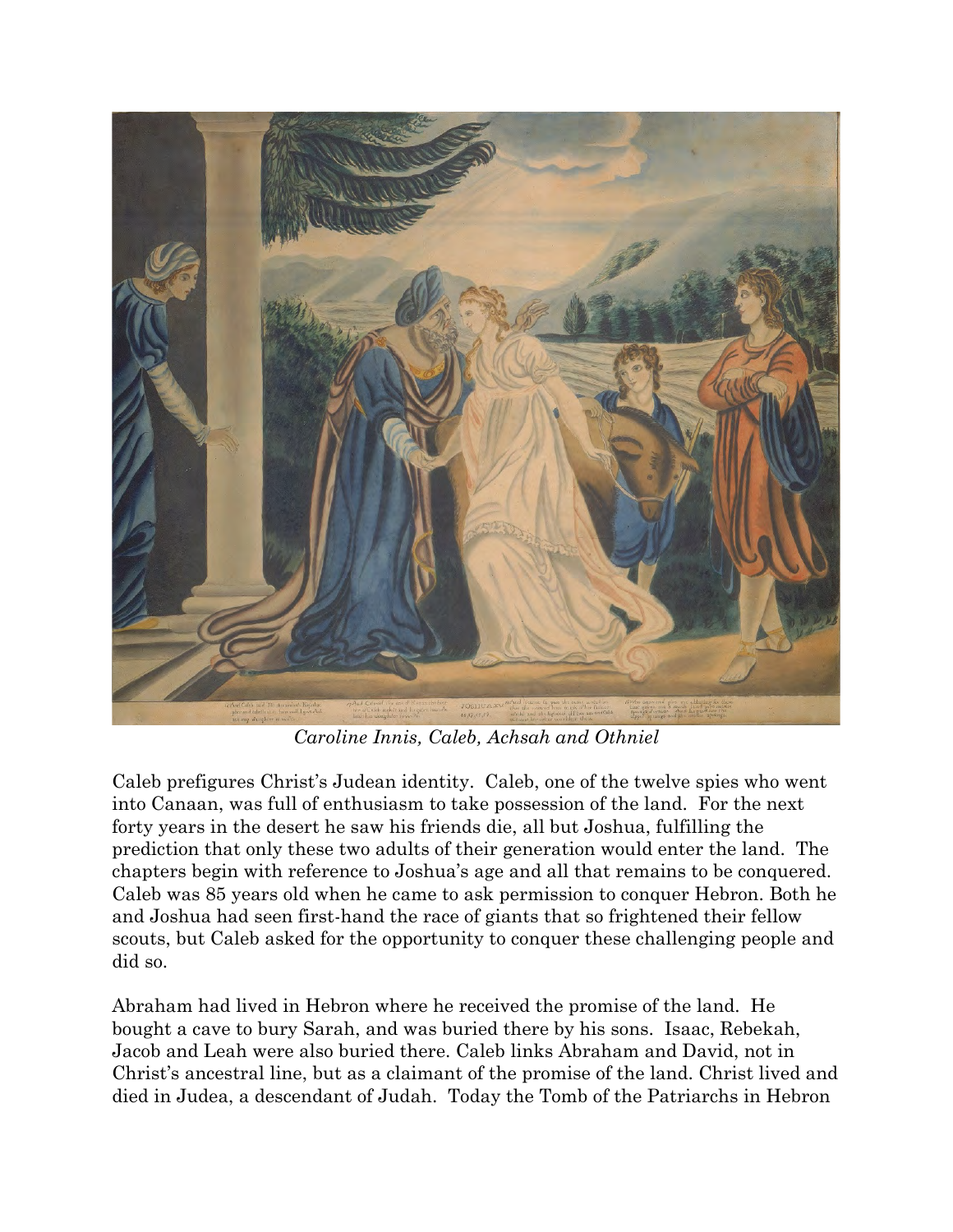is Israel's second most holy site and the highest point in Israel. A divided city, it is the center of West Bank trade, the largest of Palestinian cities, with a small but determined population of Jewish settlers, and consequently a site of struggle.

Caleb inspired leadership in others. He gave his daughter in marriage to the brave conqueror of another impressive giant's city about eleven miles southwest. It is touching to realize that this daughter had lower status as daughter of a concubine. Nevertheless, she had the boldness to ask and receive two water sources from her father. The story is repeated in Judges 1, emphasizing this unusual woman, Acsah, and inspiring us to be bold. She must have been an encourager for her husband Othniel who became the first judge upon whom God's Spirit came, who overthrew their oppressors and brought forty years' peace.

Hebron became one of the sites where Aaron's priestly descendants lived (21:13), inspiring companions for Caleb who claimed "I wholeheartedly followed the Lord." May our families be bold, distinguished, wholehearted, and companions of others who put God first.

*Do I teach my family to be bold and courageous and to follow God wholeheartedly?*



**Called to receive an inheritance–– Joshua 16-21, Matthew 13:44**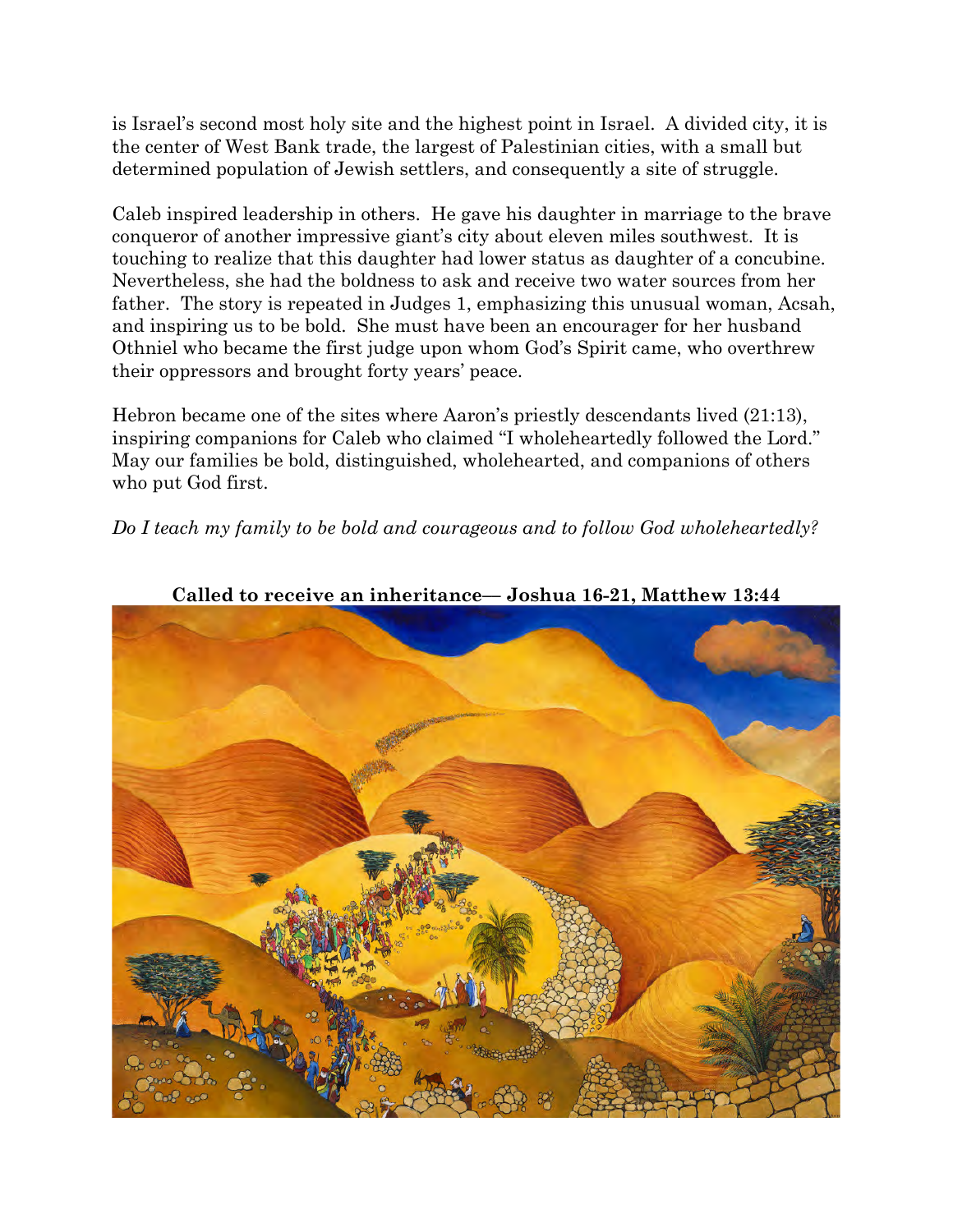#### *Darius Gilmont, Entering the Promised Land*

The land Joshua distributed to the people was the formation of the kingdom in his time and foreshadowed Christ's gift of the kingdom to us. In the second half of Joshua the word "inheritance" reoccurs 47 times (KJV), and the emphasis in these chapters is the practical side of the fulfillment of that long-ago promise of land to the patriarchs. Joshua affirms that not a single promise remained unfulfilled. Today we can look up a map on the internet that condenses the information from seven chapters into one page (so do not feel bad skimming!)

One can see this as Joshua setting up his administration, giving tribal leaders the areas and cities for which they were responsible, arranging for the priests and Levites to be available for all their social tasks, including dealing with manslaughter and murder cases.

From the lack of battles, and the refrain in Judges 1 that they failed to drive out the people, we can see that they perhaps moved into their territory and lived alongside others. The prediction that they would succumb to idolatry and be dominated by other nations did, unfortunately, happen. Ultimately ten tribes lost the inheritance altogether and two tribes lost it temporarily but were able to return.

In a remarkable modern parallel, today's Jews entered the land nineteen centuries after being evicted, reclaiming their inheritance and displacing others. The political consequences are still problematic, and there is a great irony in that a postholocaust nation has displaced others into camps. But once again it affirms that not a single promise has remained unfulfilled.

To apply this to ourselves, we are reminded that we have a great inheritance, the Spirit is the downpayment on our inheritance, and that we have a priceless inheritance in heaven beyond the reach of decay. Earthly inheritances of land are minor matters by comparison. Three occurrences of "all" in 21:43-45 tell us not only what Israel received, but what we can receive: all our promised inheritance, victory over all our enemies, and all God's good promises fulfilled.

*Do I live in gratitude for the inheritance God has given me? Do I stay aware of how he fulfills his promises?*

> *May 26* **A Call to a Renewed Covenant–– Joshua 22-24, Luke 22:20**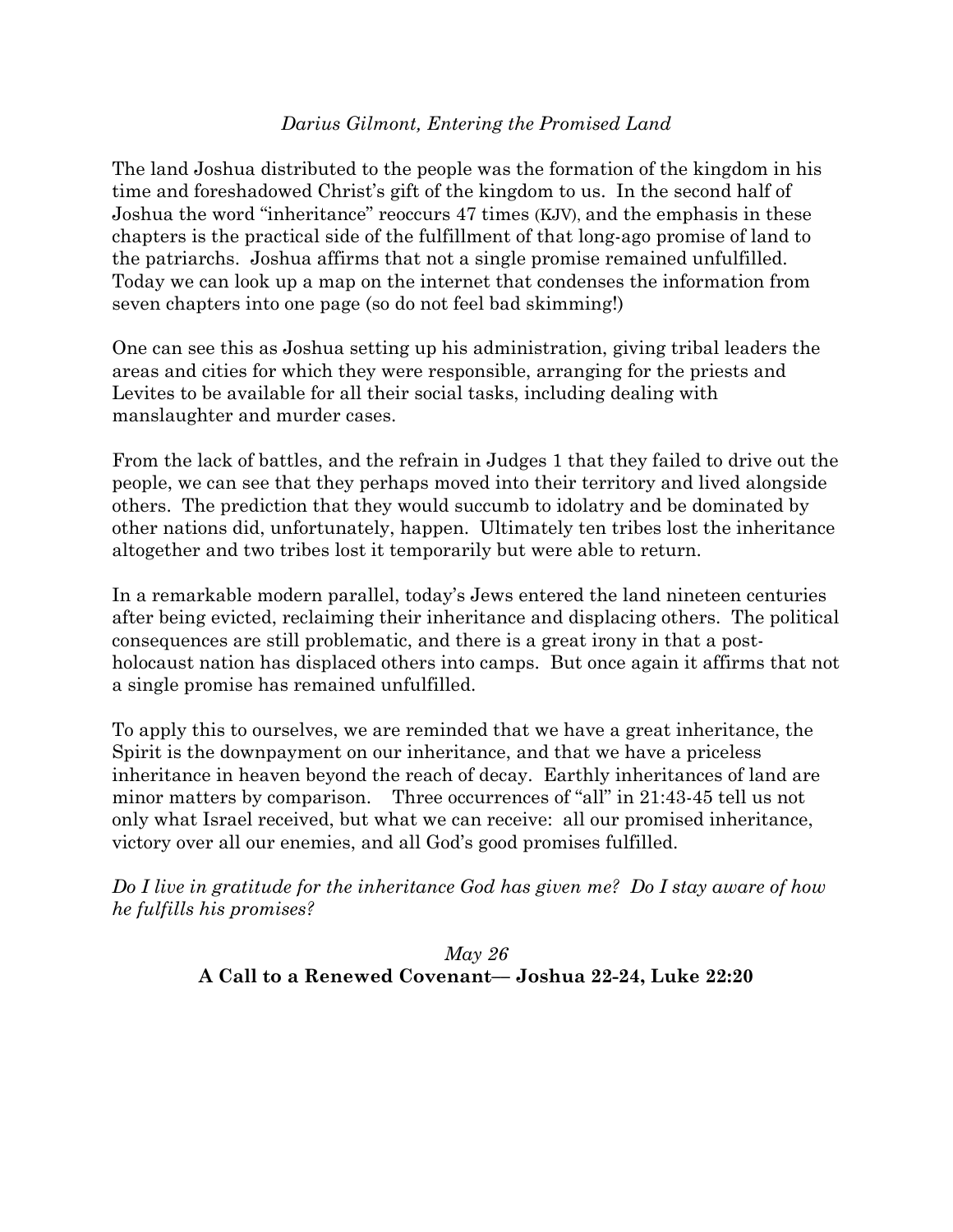

*Marc Chagall, Joshua reads the words of the law*

Joshua instituted a covenant with the people before he died, just as Christ made a new covenant before his death. Joshua warned them of consequences if they failed to keep their promise to serve God. His relationship with them and with us is the